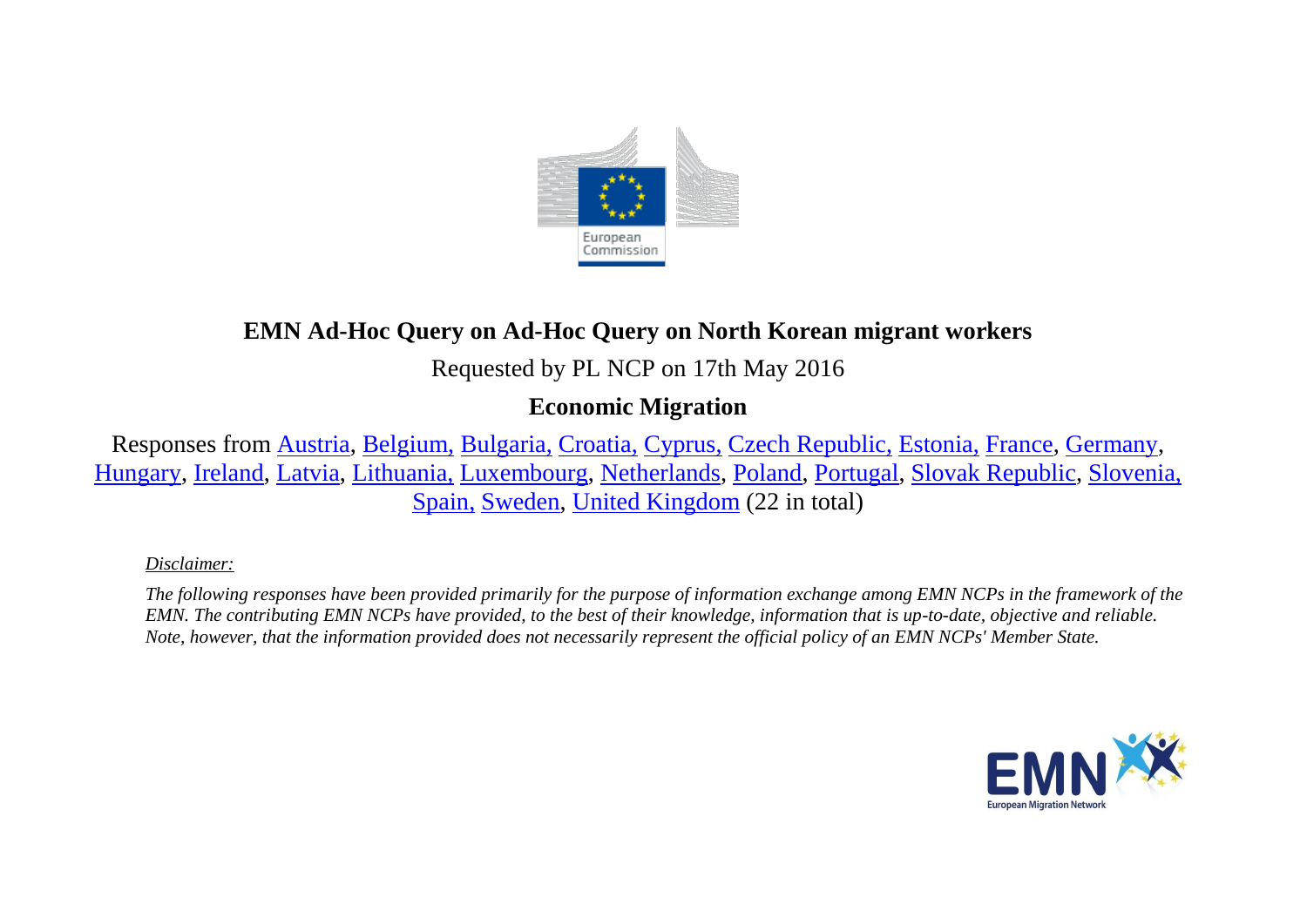#### **Background information:**

Polish Ministry of Family, Labour and Social Policy has recently been receiving information on irregularities concerning the employment of citizens of Democratic People's Republic of Korea in Poland. The allegations refer to the abuse of work and employment conditions (presumably the major part of remuneration is confiscated by the Korean regime, rights for the rest time and holidays are not respected) and infringement of personal freedom. The case is being examined by relevant institutions. The above situation launched a discussion on introducing legal measures preventing the abuses. Actually citizens of North Korea are entitled to access the Polish labour market on the basis of general rules regarding to work of all third country nationals.

### **Questions**

1. Do your national provisions foresee any special procedures limiting the access to the national labour market for the citizens of Democratic People's Republic of Korea? If so, how it is regulated?

2.

If there are no limitations foreseen what are your experiences of the citizens of Democratic People's Republic of Korea performing work in your country? (the latest statistics, reported cases of irregularities)

<span id="page-1-1"></span><span id="page-1-0"></span>

| Country        | <b>Wider</b><br><b>Dissemination</b> | <b>Response</b>                                                                                                                                                                                                                                                                                                                                                                                                                                                                                                                                                       |
|----------------|--------------------------------------|-----------------------------------------------------------------------------------------------------------------------------------------------------------------------------------------------------------------------------------------------------------------------------------------------------------------------------------------------------------------------------------------------------------------------------------------------------------------------------------------------------------------------------------------------------------------------|
| Austria        | Yes                                  | 1. Regarding residence, there are no specific statutory provisions or restrictions with respect to<br>citizens of North Korea. Source: Federal Ministry of the Interior.<br>2. The number of valid residence titles for citizens of North Korea is very low (31 valid<br>residence titles). Therefore, the figures are not included in the public Settlement and Residence<br>Statistics. For this reason, no specific statistical data on valid or issued residence titles of North<br>Koreans in Austria can be provided. Source: Federal Ministry of the Interior. |
| <b>Belgium</b> | Yes                                  | 1. No                                                                                                                                                                                                                                                                                                                                                                                                                                                                                                                                                                 |

#### **Responses**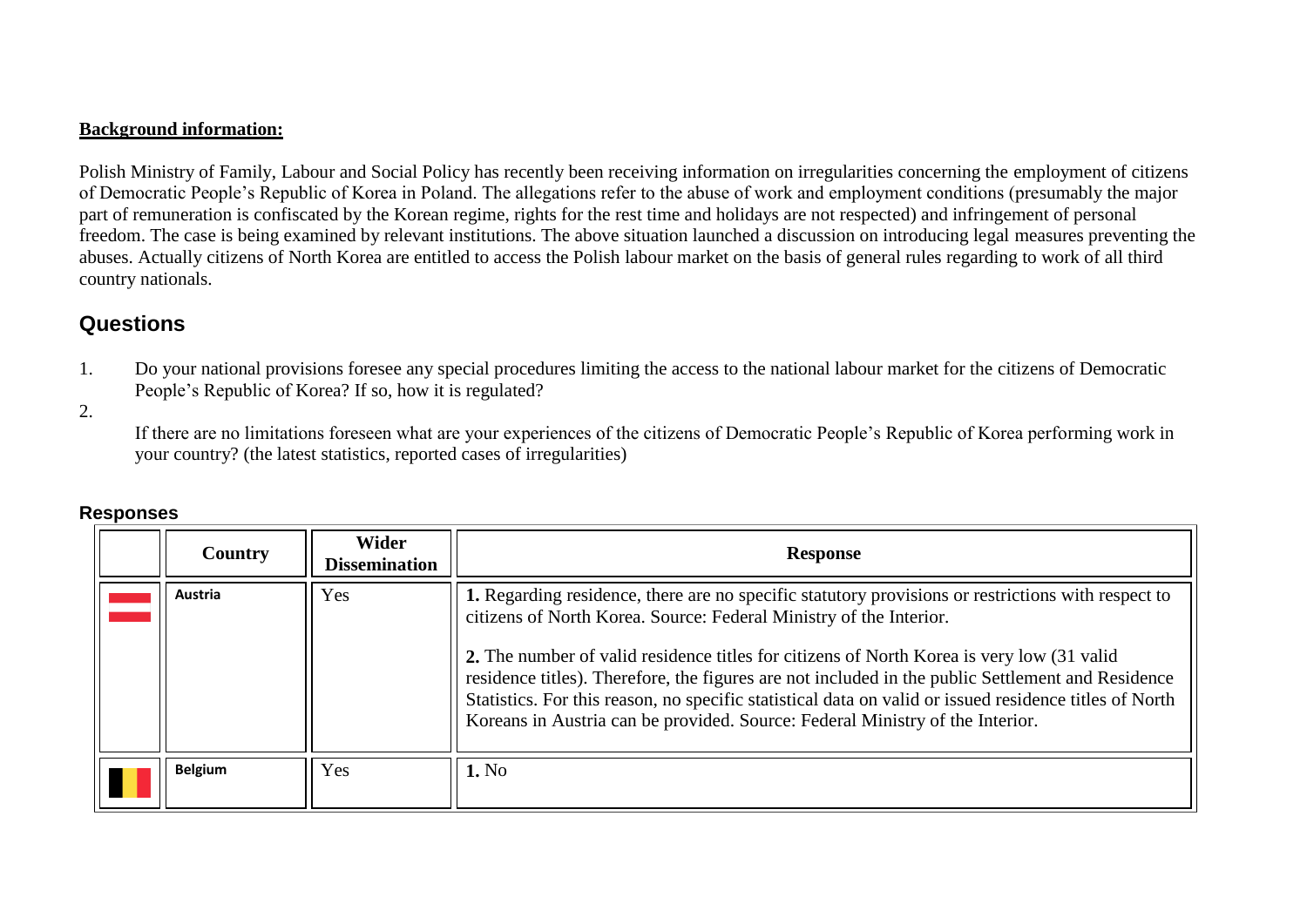<span id="page-2-2"></span><span id="page-2-1"></span><span id="page-2-0"></span>

|   |                 |     | 2. Not applicable - Belgium does not have labour migrants from the Democratic People's<br>Republic of Korea                                                                                                                                                                                                                                                                                                                                                                                                                                                                                                                                                                                                                                                                                                                                                                                                                                                                                                                                                                                                                                                                                                                                                                                                                                                                                                                                                              |
|---|-----------------|-----|--------------------------------------------------------------------------------------------------------------------------------------------------------------------------------------------------------------------------------------------------------------------------------------------------------------------------------------------------------------------------------------------------------------------------------------------------------------------------------------------------------------------------------------------------------------------------------------------------------------------------------------------------------------------------------------------------------------------------------------------------------------------------------------------------------------------------------------------------------------------------------------------------------------------------------------------------------------------------------------------------------------------------------------------------------------------------------------------------------------------------------------------------------------------------------------------------------------------------------------------------------------------------------------------------------------------------------------------------------------------------------------------------------------------------------------------------------------------------|
|   | <b>Bulgaria</b> | Yes | 1. At the moment there is no bilateral agreement between Bulgaria and the Democratic People's<br>Republic of Korea (DPRK) to regulate bilateral relations in the field of labor migration. Hiring<br>a North Korean citizens on the territory of the Republic of Bulgaria is determined by the<br>national legislation on employment of foreigners, which protects the national labor market,<br>guarantee the rights of Bulgarian citizens and in accordance with the law and practice of the EU<br>in this area. Under current legislation the intake of foreigners to work in Bulgaria is done on an<br>individual basis and is linked with an authorization to access the labor market and employment<br>contract for a specific job which - proven by market test cannot be occupied by Bulgarian<br>citizen, a citizen of the EU, EEA or Swiss Confederation person with equal status. Legal and<br>procedural provisions on the regime of work and residence in the Republic of Bulgaria to third<br>countries are regulated by the Law on Foreigners in the Republic of Bulgaria and the Law on<br>labor migration and labor mobility.<br>2. According to the National Revenue Agency (NRA) in 2009 in the country worked 3 persons<br>North Korean citizens in 2010 - 2 persons in 2011 - 4 persons, and in 2012, 2013 and 2014 - 5<br>persons. Ministry of Labour and Social Affairs does not have figures on the number of<br>Bulgarians working in the DPRK. |
|   | Croatia         | Yes | 1. No, there are no special procedures limiting the labour market access for a North Koreans in<br>Croatia. The same rules regarding access to the labour market applies as to any other third<br>country national.<br>2. There are no workers from North Korea registered in Croatia.                                                                                                                                                                                                                                                                                                                                                                                                                                                                                                                                                                                                                                                                                                                                                                                                                                                                                                                                                                                                                                                                                                                                                                                   |
| € | <b>Cyprus</b>   | Yes | 1. No, no such restrictions exist.<br>2. There haven't been any citizens of DPR Korea working in Cyprus recently.                                                                                                                                                                                                                                                                                                                                                                                                                                                                                                                                                                                                                                                                                                                                                                                                                                                                                                                                                                                                                                                                                                                                                                                                                                                                                                                                                        |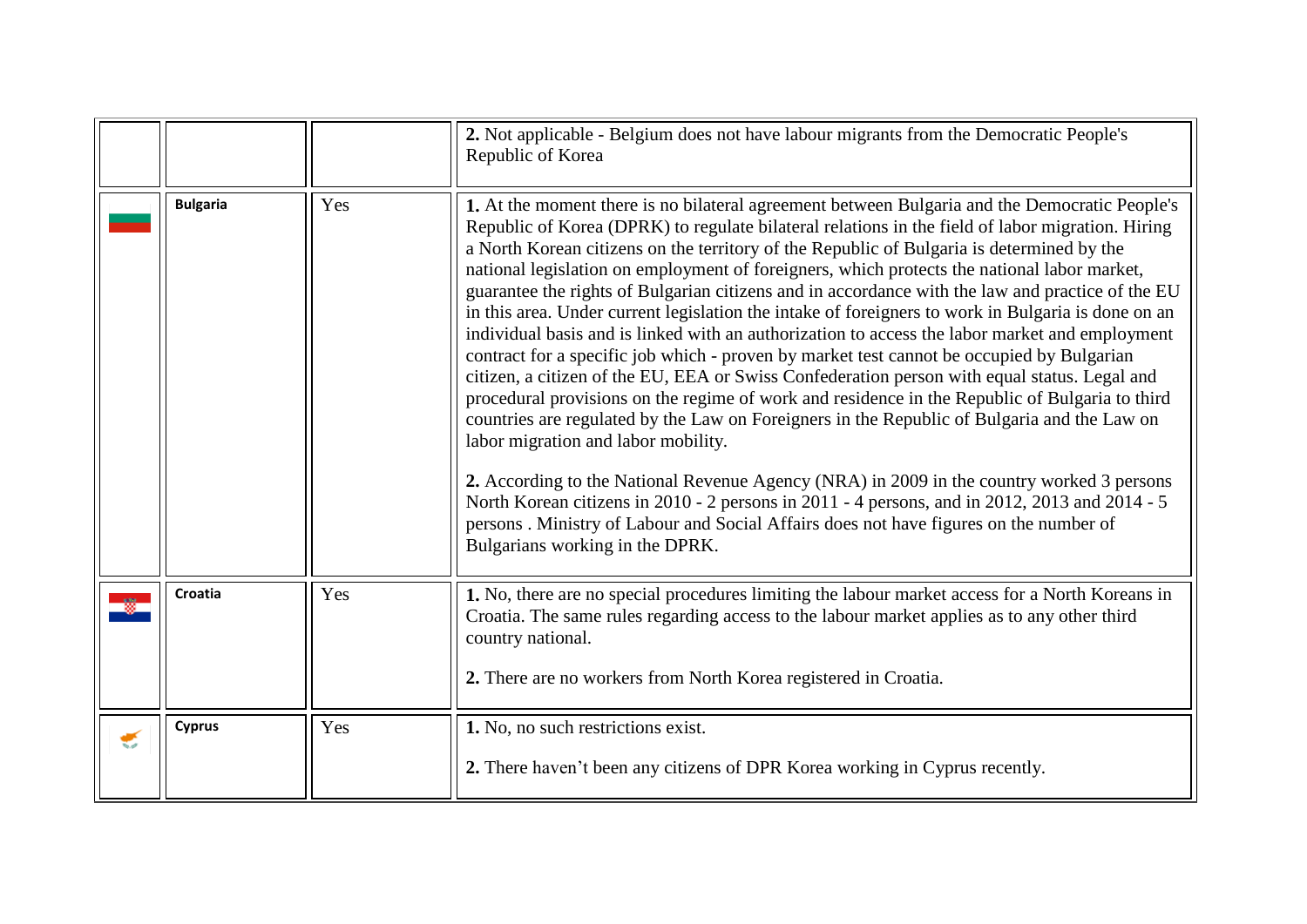<span id="page-3-3"></span><span id="page-3-2"></span><span id="page-3-1"></span><span id="page-3-0"></span>

| <b>Czech Republic</b> | N <sub>o</sub> | This EMN NCP has provided a response to the requesting EMN NCP. However, they have requested that<br>it is not disseminated further.                                                                                                                                                                                                                                                                                                                                                                                                                                                                                                                                                                                                                             |
|-----------------------|----------------|------------------------------------------------------------------------------------------------------------------------------------------------------------------------------------------------------------------------------------------------------------------------------------------------------------------------------------------------------------------------------------------------------------------------------------------------------------------------------------------------------------------------------------------------------------------------------------------------------------------------------------------------------------------------------------------------------------------------------------------------------------------|
| Estonia               | Yes            | 1. No.<br>2. No<br>3. There is a really small experience with N-Korea workers in Estonia. According to the<br>statistics that is available to us, only 2 N-Koreans have received residence permits in Estonia<br>for employment, in 2013. There have not been any problems with them.                                                                                                                                                                                                                                                                                                                                                                                                                                                                            |
| <b>France</b>         | Yes            | 1. France does not foresee specific procedure regarding the access to the national labour market<br>for the citizens of North Korea. They can work if they fulfil the legal criteria for TCN workers<br>(i.e. labour market test, minimum salary, etc.).<br>2. There is no North Korean worker in France. However, some North Korean students perform<br>studies in France.                                                                                                                                                                                                                                                                                                                                                                                      |
| Germany               | Yes            | 1. For nationals of North Korea, there are no specific provisions; we apply the rules that<br>generally apply to the employment of third country nationals. No further findings.<br>2. In September 2015, the employment statistics of the Federal Employment Agency (BA)<br>counts around 1,500 social-security contributing employees and some 380 marginal workers<br>from the DPRK. The number of North Koreans resident in Germany is very low. To 31.12.2015<br>totally 997 North Koreans were registered in the Central Register of Foreigners (AZR). 2014<br>gave to the migration statistics of the Federal Statistical Office 263 inflows and 199 outflows of<br>North Koreans. Thus results in a relatively low net immigration of 64 people in 2014. |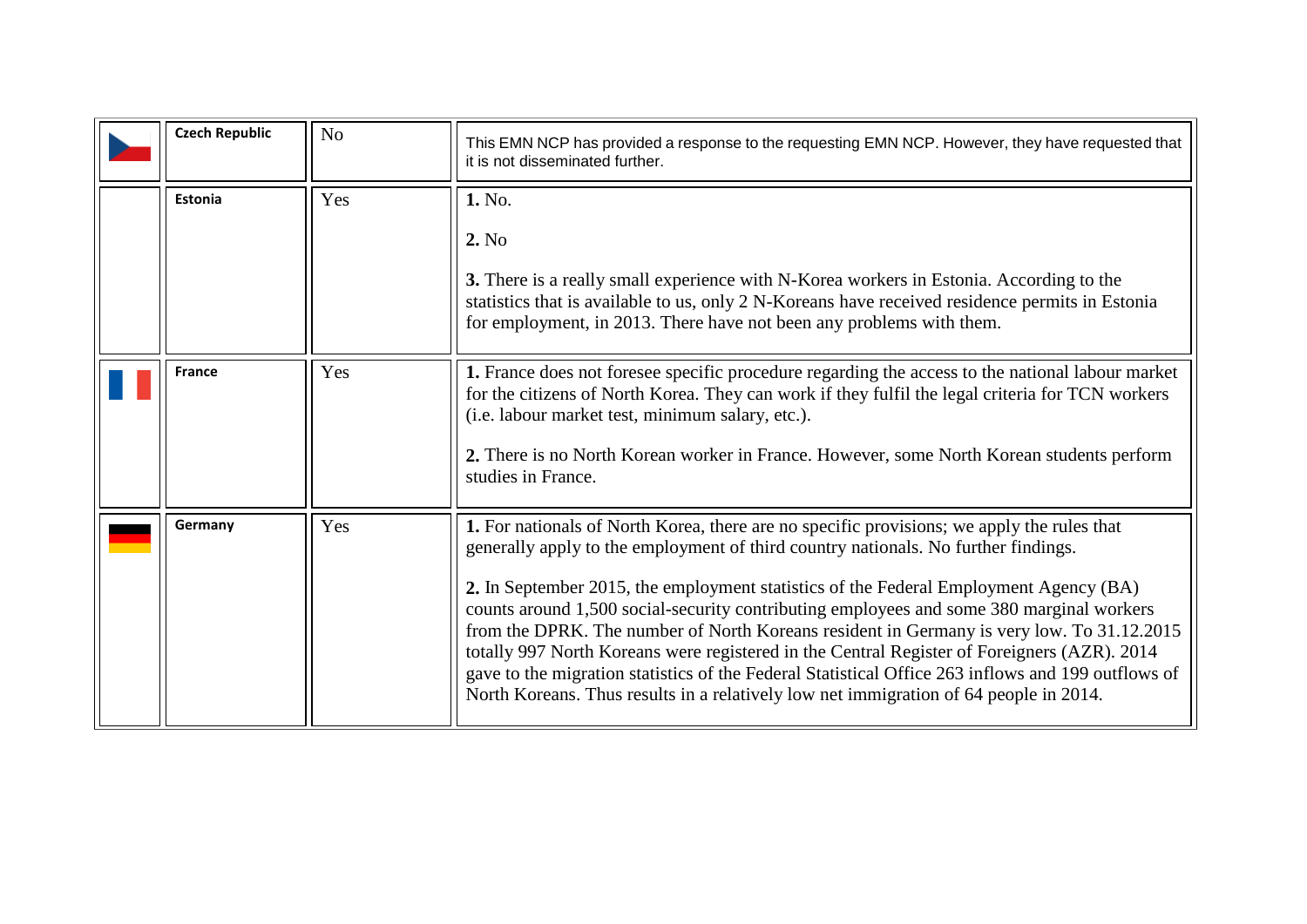<span id="page-4-3"></span><span id="page-4-2"></span><span id="page-4-1"></span><span id="page-4-0"></span>

| Hungary        | Yes | 1. The access to the national labour market for the citizens of Democratic People's Republic of<br>Korea are covered by the general rules on the authorization of employment of third-country<br>nationals in Hungary without any limitation or any special procedure.<br>2. In the year of 2015, 17 work authorizations were issued altogether for citizens of both South<br>and North Korea. - for taking up a) occupations requiring higher education, or higher/secondary<br>education and b) employment in the wholesale trade sector, or c) employment in the<br>manufacture sector (computer, electronic and optical products, road vehicles). Nothing to<br>report. It can be explained by the typically low number of work authorization applications<br>experienced. |
|----------------|-----|--------------------------------------------------------------------------------------------------------------------------------------------------------------------------------------------------------------------------------------------------------------------------------------------------------------------------------------------------------------------------------------------------------------------------------------------------------------------------------------------------------------------------------------------------------------------------------------------------------------------------------------------------------------------------------------------------------------------------------------------------------------------------------|
| <b>Ireland</b> | Yes | 1. No. North Koreans are subject to the same rules regarding access to the Irish labour market<br>as any other non-EEA national.<br>2. There are currently no North Korean employment permit holders working in the State.                                                                                                                                                                                                                                                                                                                                                                                                                                                                                                                                                     |
| Latvia         | Yes | 1. No. General rules are applied towards citizens of Democratic People's Republic of Korea<br>working in Latvia.<br>2. Since 2009 there have been issued work permits only to 4 citizens of Democratic People's<br>Republic of Korea working in Latvia. 3 of them have been football players, 1 – massage<br>specialist. One of these persons had overstayed his visa, in total 4 entry bans have been<br>imposed on the citizens of the Democratic People's Republic of Korea, 3 of them in 1995-1996,<br>$1 - in 2012$ .                                                                                                                                                                                                                                                     |
| Lithuania      | Yes | 1. No.<br>2. There are no cases of workers from North Korea registered in Lithuania.                                                                                                                                                                                                                                                                                                                                                                                                                                                                                                                                                                                                                                                                                           |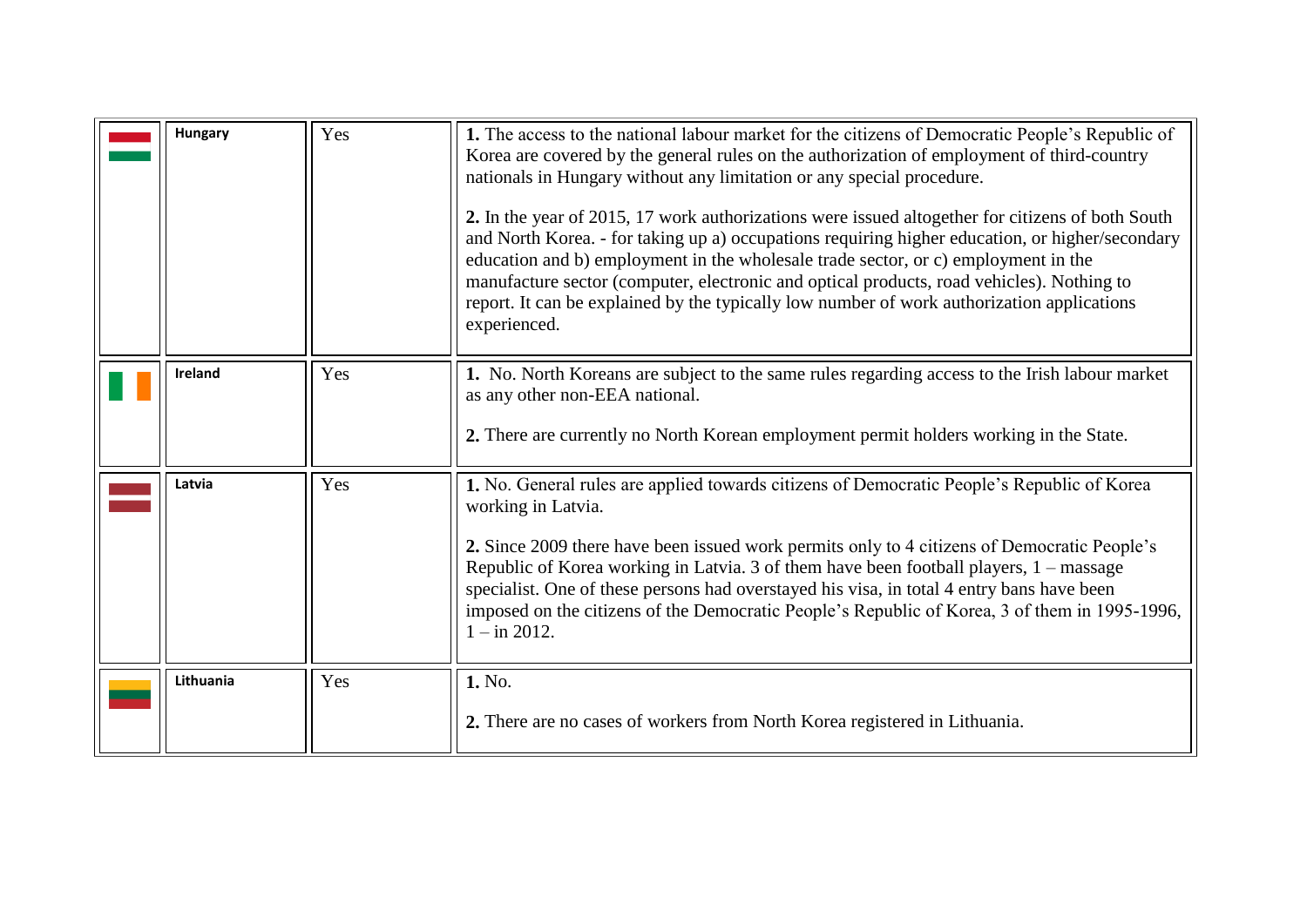<span id="page-5-2"></span><span id="page-5-1"></span><span id="page-5-0"></span>

| Luxembourg         | Yes | 1. No. A North Korean national is entitled to access the Luxembourgish labour market under<br>the same conditions as any third-country national.<br>2. The number of North Korean nationals residing and working n Luxembourg is the same<br>since 2014 (13 North Korean nationals). At the moment there are no labour issues reported in<br>relationship with North Korean nationals.                                                                                                                                                                                                                                                                                                                                                                                                                                                                                                                                                                                                                                                                                                                                                                                                                                            |
|--------------------|-----|-----------------------------------------------------------------------------------------------------------------------------------------------------------------------------------------------------------------------------------------------------------------------------------------------------------------------------------------------------------------------------------------------------------------------------------------------------------------------------------------------------------------------------------------------------------------------------------------------------------------------------------------------------------------------------------------------------------------------------------------------------------------------------------------------------------------------------------------------------------------------------------------------------------------------------------------------------------------------------------------------------------------------------------------------------------------------------------------------------------------------------------------------------------------------------------------------------------------------------------|
| <b>Netherlands</b> | Yes | 1. No, there are no special procedures limiting the access to the national labour market for<br>citizens of Democratic People's Republic of Korea<br>2. From 2008 until 2013 very few first residence permits have been granted for working<br>purposes to the citizens of Democratic People's Republic of Korea. From 2013 until now no<br>first residence permits have been granted.<br>See attachment for the statistics for 2008-2013.                                                                                                                                                                                                                                                                                                                                                                                                                                                                                                                                                                                                                                                                                                                                                                                        |
| Poland             | Yes | 1. No. Actually citizens of North Korea are entitled to access the Polish labour market on the<br>basis of general rules regarding to work of all third country nationals.<br>2. The number of citizens of Democratic People's Republic of Korea working in Poland is very<br>limited in $2013 - 304$ work permits, in $2014 - 342$ work permits and in $2015 - 482$ work<br>permits (below 1% of total number of work permits). They are mainly working as qualified and<br>low-skilled manual workers in construction, agriculture, forestry and fishing. According to the<br>information of the Polish Ministry of Foreign Affairs there were no visas with the purpose of<br>work issued to the citizens of North Korea in 2016. Polish Ministry of Family, Labour and<br>Social Policy has recently been receiving information (media coverage) on irregularities<br>concerning the employment of citizens of Democratic People's Republic of Korea in Poland.<br>The allegations refer to the abuse of work and employment conditions (presumably the major<br>part of remuneration is confiscated by the Korean regime, rights for the rest time and holidays<br>are not respected) and infringement of personal freedom). |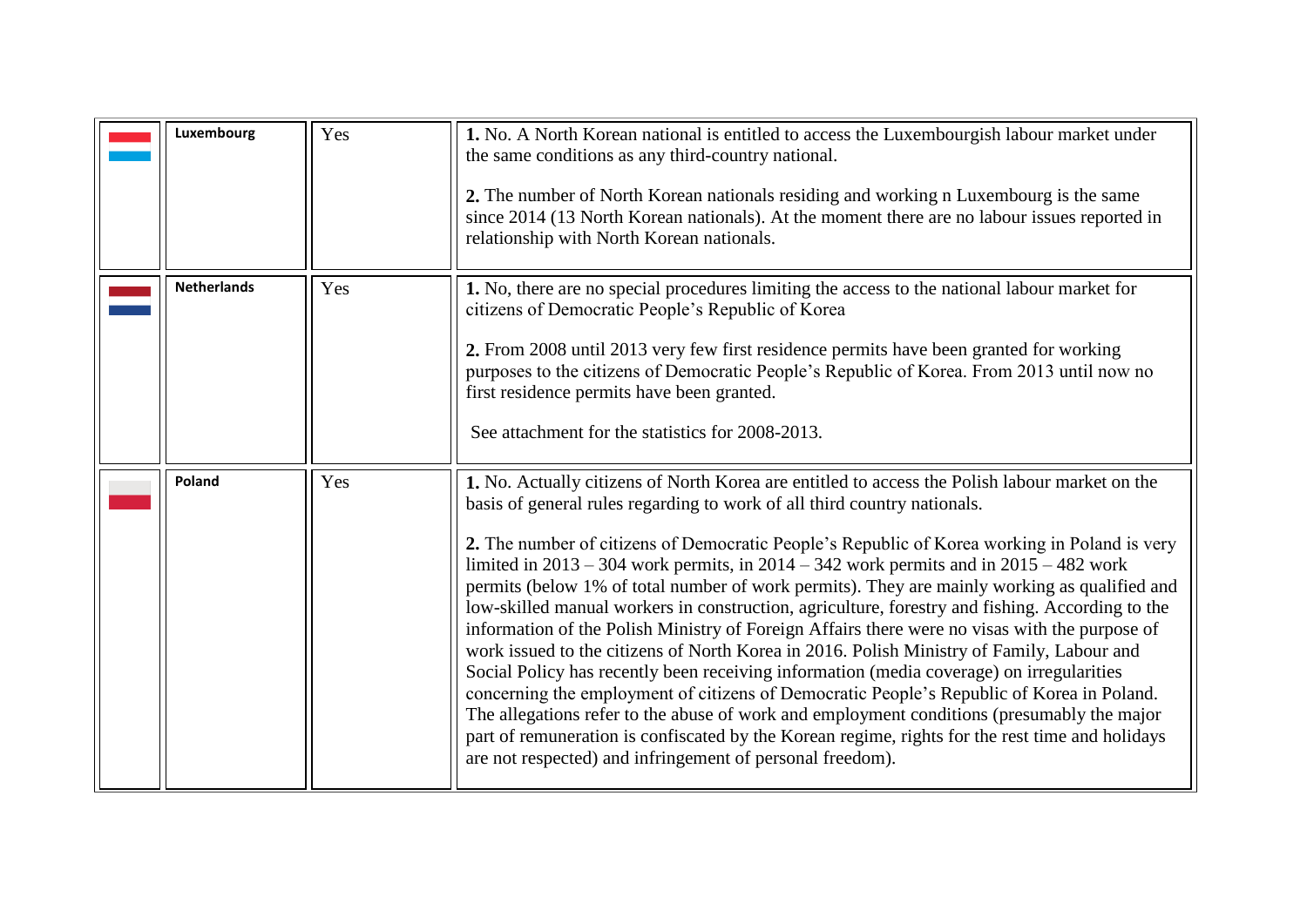<span id="page-6-4"></span><span id="page-6-3"></span><span id="page-6-2"></span><span id="page-6-1"></span><span id="page-6-0"></span>

| Portugal               | Yes | 1. No. In Portugal, citizens of North Korea can access the labour market under the general law<br>(Law $n\hat{A}^{\circ}$ 23/2007 of July 4 as amended by Law 29/2012 of August 9: legal system of entry,<br>stay, exit and removal of foreigners from national territory).<br>2. The North Korean nationality has no representation in Portugal.                                                                                                                                                                                                                                                                                                                                                                  |
|------------------------|-----|--------------------------------------------------------------------------------------------------------------------------------------------------------------------------------------------------------------------------------------------------------------------------------------------------------------------------------------------------------------------------------------------------------------------------------------------------------------------------------------------------------------------------------------------------------------------------------------------------------------------------------------------------------------------------------------------------------------------|
| <b>Slovak Republic</b> | Yes | <b>1.</b> No. Entry of the citizens of the Democratic People $\hat{a} \in T^{M}$ Republic of Korea (DPRK) into the<br>Slovak labour market is governed by the Act on Employment Services, which regulates the<br>employment of the TCNs with place of employment in the territory of the Slovak Republic.<br>Until 30 April 2016 one citizen from the DPRK has been issued a single permit to reside and<br>work in Slovakia and 2 citizens have been issued information cards, i.e. without the<br>requirement of obtaining the work permit or single permit to reside and work.<br>2. Regarding the citizens from the DPRK, the Slovak Republic has no records of violation in<br>the field of work legislation. |
| Slovenia               | Yes | 1. No.<br>2. N/A                                                                                                                                                                                                                                                                                                                                                                                                                                                                                                                                                                                                                                                                                                   |
| Spain                  | Yes | 1. Limit access to the labour market is determined by national employment situation.<br>2. There are no incidents to be mentioned.                                                                                                                                                                                                                                                                                                                                                                                                                                                                                                                                                                                 |
| Sweden                 | Yes | 1. NO<br>2. SE has very little experience with citizens of Democratic People $\hat{A}$ 's Republic of Korea since<br>we have only had two persons applying for work permit during the last years.                                                                                                                                                                                                                                                                                                                                                                                                                                                                                                                  |